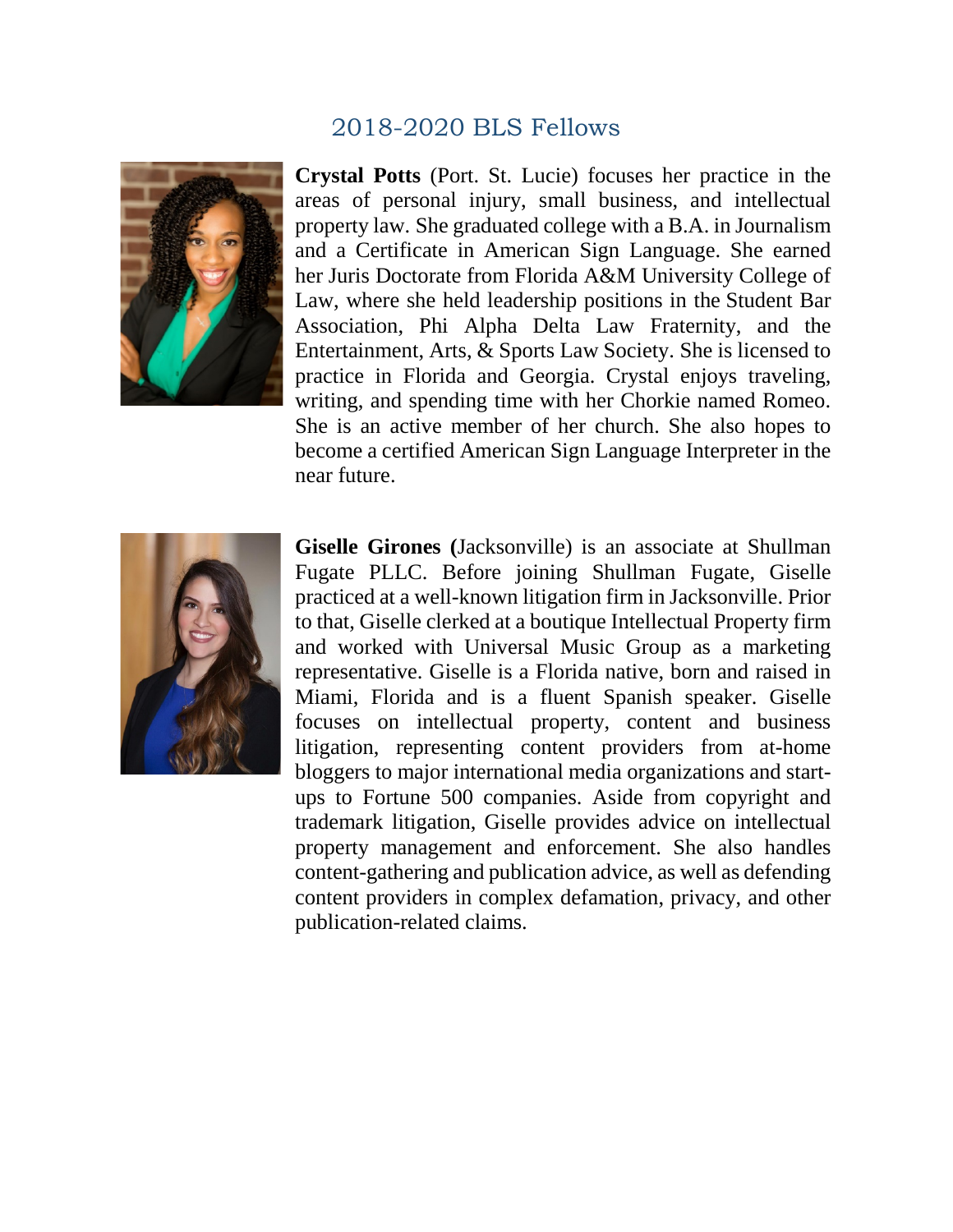

**Zachariah Evangelista** (Coral Gables) focuses his practice on providing legal guidance to innovative companies and entrepreneurs at all stages of growth. As a problem solver, he works with his clients to help them achieve the most efficient and effective solutions to the unique issues they face in the marketplace. Zachariah regularly advises clients on corporate structuring and governance, acquisitions, raising capital, intellectual property protection, franchising, licensing, leasing and matters related to clinical research. Zachariah received his Juris Doctor degree from the Florida International University College of Law in 2011, with honors. He has a Bachelor's of Arts in Anthropology from Hofstra University in Long Island, New York, and obtained a Master's in Public Administration from Florida International University.



**Valeria Angelucci** (Coral Springs) was born and raised in Abruzzo, Italy. She was selected for the Dual Degree Program, a partnership between University of Roma Tre and Nova Southeastern University, and was awarded a double J.D.: a *Laurea in Giurisprudenza* (Italian J.D.) from University of Roma Tre, and a J.D. *Magna cum Laude* from Nova Southeastern University. While in law school Valeria was an active member of several honor organizations such as the Moot Court Society, and the ILSA Journal of International and Comparative Law. In addition, Valeria competed twice in the Jessup International Law Moot Court as she first competed with the Roma Tre team, and was later selected to represent Nova Southeastern University (Regional Quarterfinalist in Chicago). Valeria's areas of practice include business transactions and litigation, with a particular interest in international law, and international dispute resolution. Valeria is fluent in Italian, English, Spanish, French, and understands Portuguese. Valeria loves traveling; learning about different cultures and languages; spending time with her family, boyfriend and friends; photography; art; and yoga.